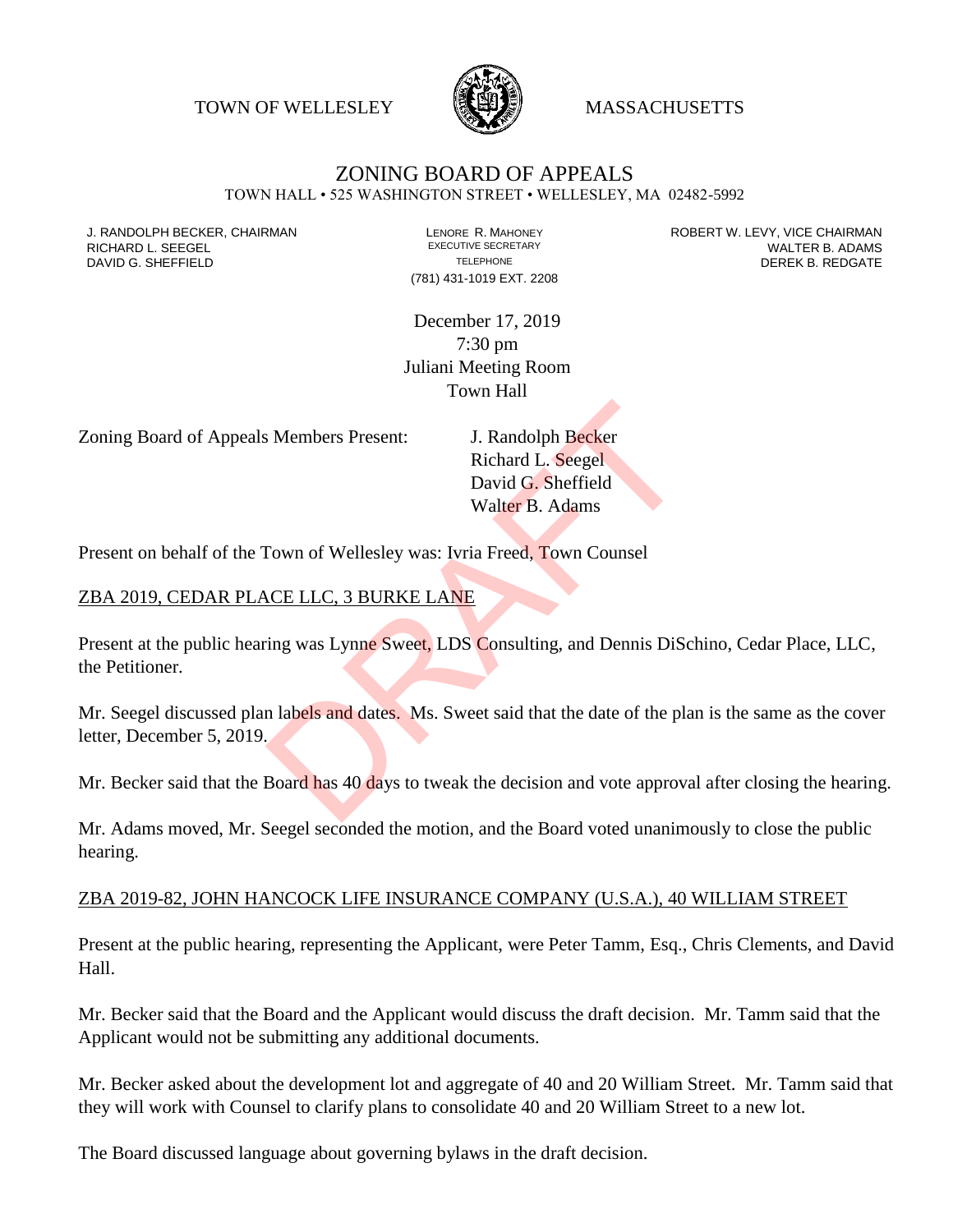Mr. Becker discussed the Development Agreement, ZBA decision, governing documents and enforcement. Mr. Tamm said that obligations in the Development Agreement with respect to mitigation for water and sewer and plans associated with transportation should be referenced in the decision. He discussed making it clear in Condition 50 that the obligations of the Phase One Project shall be completed in accordance with the deadlines and dates set forth in documentation submitted to the Board of Selectmen. He said that the Board may want to reference the Order of Conditions from the Wetlands Protection Committee. He said that they will work with Town Counsel to expand Condition 50.

Mr. Becker discussed revision dates on the drawings so that it is clear what the basis for the decision is. Mr. Tamm said that they can mirror the style of 40B decisions if that is what the Board prefers.

Mr. Becker discussed including the shared parking study and the transportation study. Ms. Fried said that she will work with the Executive Secretary to ensure that everything is accurate and up to date.

Mr. Hall discussed the preliminary nature of the plans at this point. He said that they are agreeing to no more bedrooms. He said that they may change a three bedroom into a two and a one. He said that it is difficult to get the number of parking spaces at this point. He suggested adding language such as no greater than or a percentage.

Ms. Fried said that Section 14J of the Zoning Bylaw allows for minor changes. She said that there is a process for slightly changing things such as the number of parking spaces. Mr. Becker said that it is important to make things clear for the Building Inspector.

Mr. Becker discussed the need for consistency running from the Development Agreement to the decision. Mr. Tamm suggested using a range of plus or minus a number spaces and leave any changes to that to the discretion of the Building Inspector. Mr. Becker said that the Board will work with Town Counsel on that. Mr. Hall said that he would like to have that applied to the units as well.

The Board discussed the location of water and sewer, coordination with DPW, and responsibilities for maintenance. Mr. Tamm discussed existing and new water and sewer lines and amendment of easements. He said that infrastructure was thoroughly vetted with the Town's Engineering Department to prepare for meetings with MassDOT. He said that the Applicant agreed to taking on work with a contribution from the town. He said that the work is covered in the Development Agreement and can be referred to in Condition 50. eliminary nature of the plans at this point. He said that they may change a three bedroom into a two and a one. If g spaces at this point. He suggested adding language suc<br>on 14J of the Zoning Bylaw allows for minor change

Mr. Becker asked about the plan for the different stages of the Certificates of Occupancy (CO). Mr. Hall said that the garage will be the first one and then three or four more for each section of the residential building. He said that those CO's will be temporary. Mr. Becker said that the decision needs to line up with the Development Agreement so that the Building Inspector can do what he needs to do. Mr. Tamm said that the updated Construction Management Plan (CMP) described phasing during the temporary CO period. He said that the Applicant acknowledged that the CMP will be further revised. He said that draft Condition 12 calls for what the final CMP will be. Mr. Becker said that it should be clear that the schedule and process to issue temporary CO's are in the domain of the Building Inspector.

Mr. Becker said that there are some language issues in the draft decision that will need to be addressed.